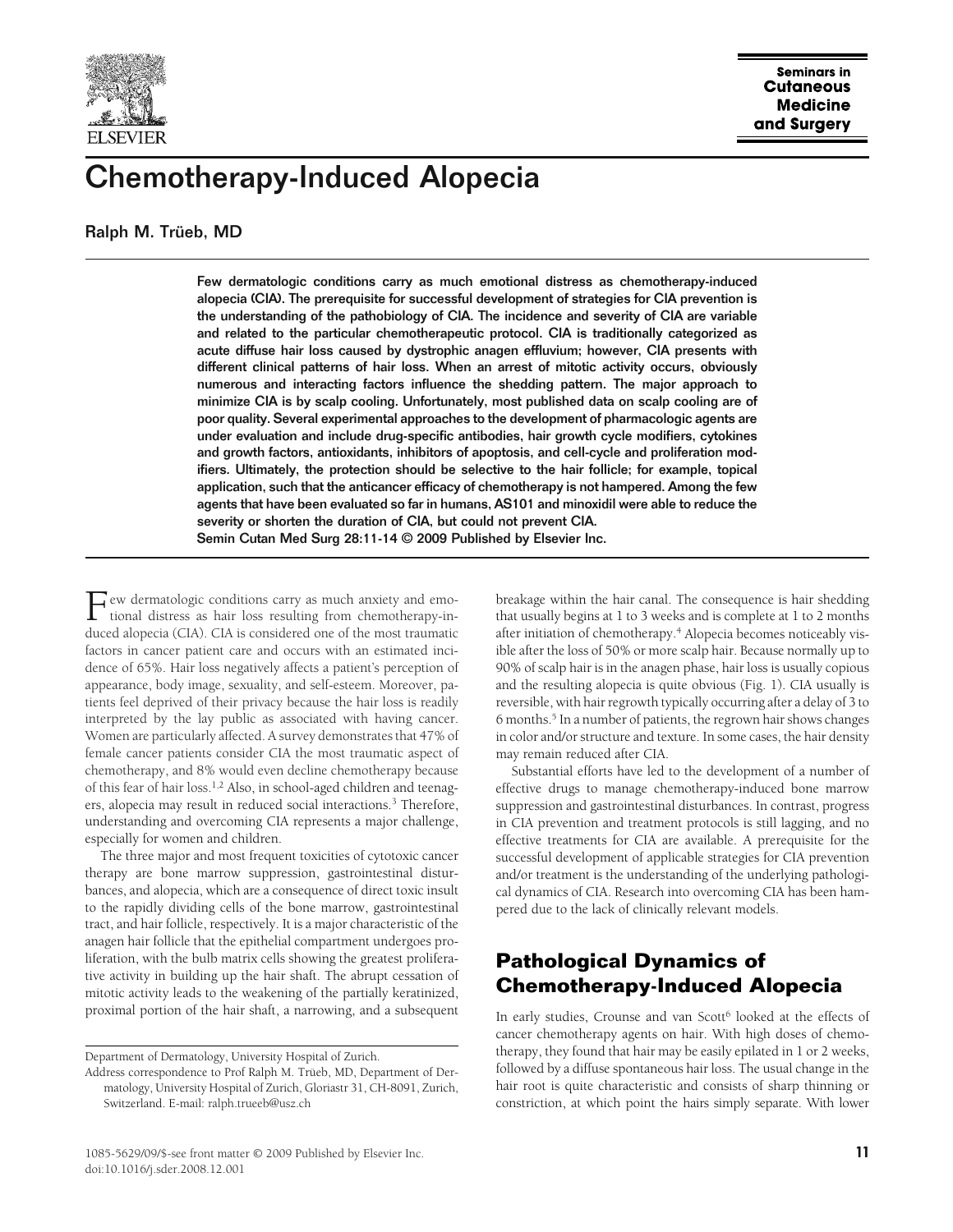

**Figure 1** Chemotherapy-induced alopecia (from Trüeb<sup>40</sup>).

doses, there may be only a segmental thinning or narrowing without fracture of the shaft at the point of weakness. When the drug is stopped, the follicle resumes its activity within a few weeks, having experienced no more than a temporary arrest in its growth. Another course of the drug will reproduce these changes. Even when these events are reenacted many times by repeated courses of therapy, hair growth is only temporarily inhibited. After the hair has regrown, the telogen count is found to be the same even after repeated episodes of hair loss, showing that the hair cycles have not been materially altered.

Kligman<sup>7</sup> followed a group of cancer patients who received highdose cyclophosphamide intravenously within a period of a week or less and found the effects on the hair to be precisely those described earlier. Histologically, there was a reduction in the volume of the hair bulb reflecting loss of epithelial cells, nonetheless the hairs continued in anagen. It is worth emphasizing that, in this instance, hairs are shed from anagen follicles, so-called anagen effluvium. In all other known instances of reversible hair loss, including androgenetic alopecia, takes place from telogen follicles, so-called telogen effluvium.

The clinical presentation of chemotherapy-induced anagen effluvium differs from the more common type of telogen effluvium. Because up to 90% of scalp hair is in anagen at a given time, and anagen effluvium is not dependent on the transition from anagen to telogen with subsequent release of telogen hairs, hair loss is copious (80%- 90%) and occurs within days to few weeks of the causative event. In contrast, telogen effluvium has a latent period of months, and the hair loss is usually subclinical and involves less than 50% of hairs. Besides cancer chemotherapy, other known causes of anagen effluviuminclude X-ray exposure, exposure to toxins (heavy metals, plant toxins), and immunologic injury caused by the cytokines generated by the peribulbar lymphocytic infiltrate in alopecia areata. All of these, as different as they are, have one thing in common which explains the exceptional phenomenon of anagen effluvium. They stop the reproduction of matrix cells. Evidently mitotic inhibition alone is not sufficient to force the follicle into catagen; it merely causes the follicle to suspend operations. Presumably, the induction of catagen, normally or under pathological conditions, is controlled by forces acting through the hair papilla rather than directly on the follicular epithelium.

Nevertheless, experimental evidence also exists in the literature that the hair follicle may respond to the same insult capable of stopping mitosis with both shedding patterns, (dystrophic) anagen effluvium, and telogen effluvium: Braun-Falco<sup>8</sup> demonstrated, after X-ray administration, the occurrence of an early, severe, and transitory dystrophic anagen effluvium with a longer-lasting telogen effluvium developing later.

Rebora<sup>9</sup> more recently pointed out that when mitotic activity is

arrested, numerous and interacting factors influence the shedding pattern: One of these factors is the mitotic activity of the hair follicle at the moment of the insult. Arresting mitosis when the hair is in its highest mitotic rate phase, the arrest of mitosis causes differentiation to stop, producing a sharp constriction of the hair shaft and, therefore, its fracture. When the hair is in its late anagen phase, in which the mitotic rate is slowing down spontaneously, it simply accelerates its normal path to telogen. Finally, mitotically inactive phases (catagen and telogen) are not affected.

The intensity and duration of the antimitotic insult are also important. The incidence and severity of the hair loss are variable and related to the particular chemotherapeutic protocol. Multiple classes of anticancer drugs induce alopecia, with frequencies of CIA (Table 1) differing for the four major drug classes: more than 80% for antimicrotubule agents, for example, paclitaxel; 60% to 100% for topoisomerase inhibitors, for example, doxorubicin; more than 60% for alkylators, for example, cyclophosphamide; and 10% to 50% for antimetabolites, for example, 5-fluorouracil plus leucovorin. Combination therapy consisting of two or more agents usually produces greater incidences of more severe CIA compared with single-agent therapy.

The scalp is the most common location for hair loss; other terminal hairs are variably affected depending on the percentage of hairs in anagen. Chemotherapy given at high doses for a sufficiently long time and with multiple exposures may affect all the beard, eyebrows, eyelashes, axillary, and pubic hairs.

Once the insult is removed, regrowth is usually prompt because normal anagen growth has been only temporarily interrupted. However, permanent alopecia has been reported after chemotherapy with busulfan after bone marrow transplantation $10,11$  and has been associated with risk factors, including chronic graft-versus-host reaction, previous exposure to X-ray, and older age of patients.<sup>12</sup>

Finally, there are circumstances in which telogen effluvium is the more likely choice. The most common circumstance is androgenetic alopecia. In this condition, anagen duration is diminished and, consequently, the probability is increased that the antimitotic insult strikes the hair close to the resting phase. Synchronization of hair cycles also plays a role. The long duration of the anagen phase is the main factor determining the individual hair cycles in humans.

#### **Table 1** Cytotoxic Agents and Hair Loss

| Cytostatic agents that usually do cause hair loss |                   |
|---------------------------------------------------|-------------------|
| Adriamycin                                        | Docetaxel         |
| Daunorubicin                                      | Paclitaxel        |
| Etoposide                                         | <b>Ifosfamide</b> |
| Irinotecan                                        | Vindesine         |
| Cyclophosphamide                                  | Vinorelbine       |
| Epirubicin                                        | Topotecan         |
| Cytotoxic agents that sometimes cause hair loss   |                   |
| Amsacrine                                         | Vincristine       |
| Cytarabine                                        | Vinblastine       |
| <b>Bleomycin</b>                                  | Lomustine         |
| <b>Busulphan</b>                                  | Thiotepa          |
| 5-fluorouracil                                    | Gemcitabine       |
| Cytotoxic agents that rarely cause hair loss      |                   |
| Methotrexate                                      | Procarbazine      |
| Carmustine                                        | 6-marcaptopurine  |
| Mitroxantrone                                     | Streptozotocin    |
| Mitomycin C                                       | Fludarabine       |
| Carboplatin                                       | Raltritrexate     |
| Cisplatin                                         | Capecitabine      |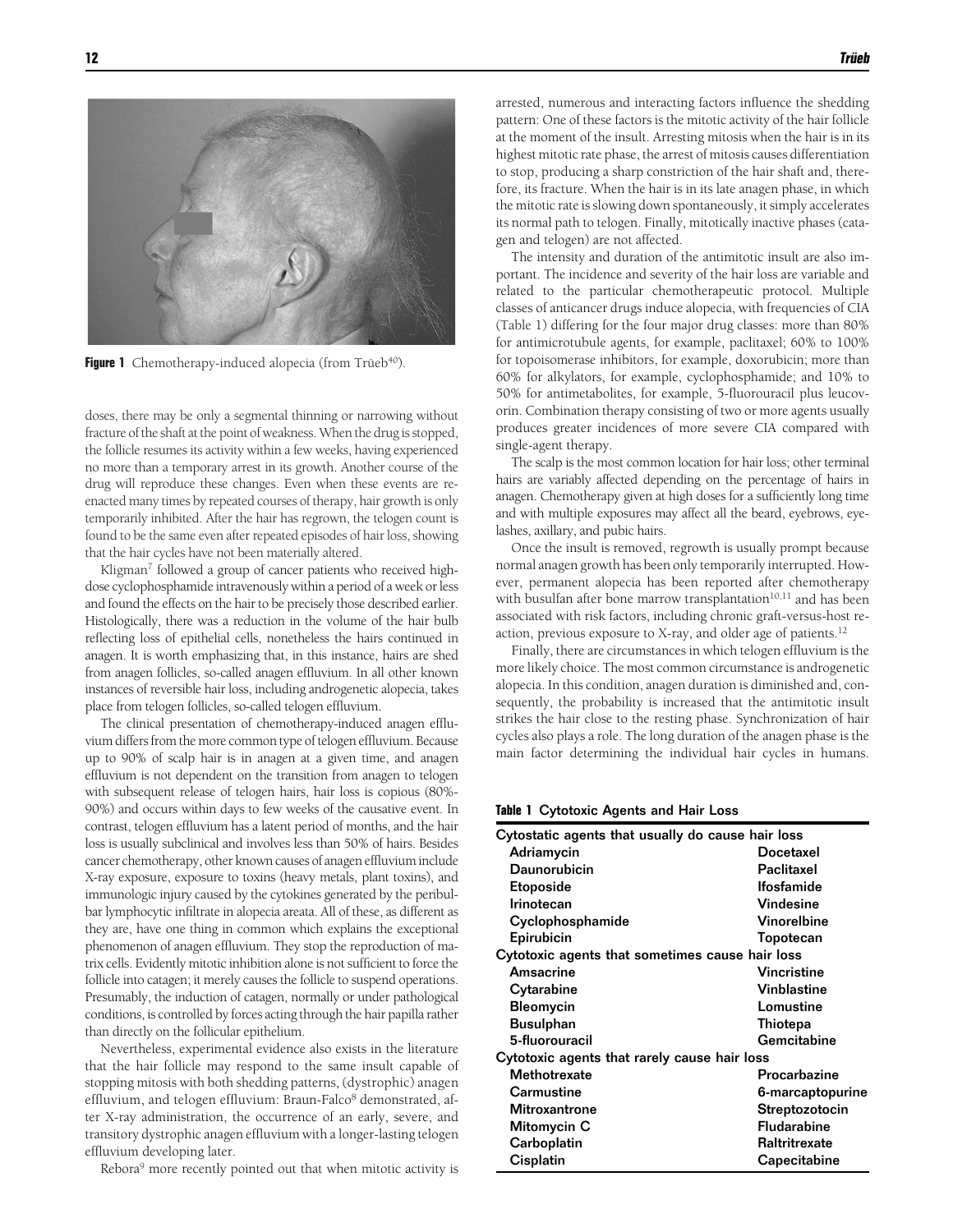Again, in androgenetic alopecia, the hair cycles tend to synchronize due to the diminished duration of anagen. Even a minor antimitotic insult, therefore, may produce marked hair loss.

CIA has traditionally been categorized as acute diffuse hair loss caused by a dystrophic anagen effluvium; however, Yun and Kim<sup>13</sup> have recently pointed out that, in fact, CIA may present with distinct clinical patterns of hair loss with a difference observed between men and women. They offer a somewhat different explanation for their observation, but also come to the conclusion that when the mitotic activity of the hair follicles is arrested, numerous and interacting factors influence the final shedding pattern.

# **Prevention of Chemotherapy-Induced Hair Loss by Scalp Cooling**

Since the 1970s, a number of preventive measures have been proposed and tried to reduce CIA.<sup>14</sup> Of these, scalp cooling has been the most widely used and studied.<sup>15</sup> Scalp cooling is accomplished either with cooling agents applied via a cooling cap that is changed several times or by continuous cooling of the scalp with cold air or liquid. The scientific rationale for scalp cooling in the prevention of CIA is two fold: first, vasoconstriction reduces blood flow to hair follicles during peak plasma concentrations of the chemotherapeutic agent, therefore reducing its cellular uptake; and second, reduced biochemical activity makes hair follicles less vulnerable to the damage of chemotherapeutic agents.

In a recent review, 53 multiple patient studies were published between 1973 and 2003 on the results of scalp cooling for the prevention of CIA.<sup>15</sup> Of these, 7 trials were randomized.16-22 It is difficult to compare most studies because of differences in patient characteristics, chemotherapy, cooling, and hair loss assessment. Nevertheless, the success of cooling was most apparent in the randomized studies. In six of the seven randomized studies, a significant advantage was observed with scalp cooling.16,17,19-22 The positive results were most evident when anthracyclines or taxanes were the chemotherapeutic agents.22-25

Few studies have been conducted to find out which method of scalp cooling is the most effective. Careful application of the cooling cap might be more important than the cooling system itself, as the contact between the cold cap and the scalp is decisive for achieving the desired scalp temperature. Also, the importance of the degree of hypothermia of the scalp skin has hardly been studied. All the same, Gregory and colleagues<sup>26</sup> found the protective effect against hair loss was best in the group of patients who achieved the lowest intradermal temperatures. Finally, postinfusion cooling time also seems to be relevant for the results of cooling, with higher success rates if, after infusion of cytostatics, the cooling time is 90 minutes or more.<sup>15</sup> Theoretically, the cooling period after infusion of cytostatics should be related to the half-life time of the cytostatics used and their active metabolites.

In several publications, authors have expressed their concerns about the risk of scalp skin metastases after cooling. Witman and colleagues<sup>27</sup> and Forsberg<sup>28</sup> reported patients with mycosis fungoides and leukemia, respectively, in whom they suspected there was a causal relationship between the occurrence of scalp metastases and cooling. Only Lemenager and colleagues<sup>24</sup> and Ridderheim and  $\text{colle}$  colleagues<sup>29</sup> looked systematically for the incidence of scalp skin metastases after cooling and did not find an increased incidence. Nevertheless, it has to be borne in mind that their conclusions were based on only a 9-month follow-up period. Currently, scalp cooling is contraindicated for those with hematological malignancies, and

its use is controversial in patients with nonhematological malignancies who undergo curative chemotherapy.

## **Pharmacologic Prevention of Chemotherapy-Induced Hair Loss**

At present, no approved pharmacologic treatment exists for CIA. Multiple classes of agents with different action mechanisms of action have been and are being evaluated for the prevention and treatment of CIA on the basis of the current understanding of the pathobiology of CIA both in animal models and in human patients.<sup>14</sup> Ultimately, the protection should be limited to the hair follicle, for example, topical treatments that do not hamper the anticancer efficacy of chemotherapy. Among the few agents that have been evaluated in humans, the immune modulator AS101 and the hair growth promoting agent minoxidil were able to reduce the severity or shorten the duration of CIA but could not prevent CIA. AS101 reduced the severity of CIA in human patients treated with a combination of carboplatin and etoposide.<sup>30</sup>

In clinical trials, 2% topical minoxidil solution shortened the duration of CIA in breast cancer patients receiving adjuvant chemotherapy<sup>31</sup> and in gynecologic cancer patients receiving cyclophosphamide, doxorubicin, and *cis-*platinum.<sup>32</sup> Minoxidil was not effective in preventing CIA in female patients receiving doxorubicin for different types of solid tumors<sup>33</sup>; and failed to induce significant regrowth of hair in busulfan and cyclophosphamide-induced permanent alopecia.<sup>11</sup>

## **Experimental Approaches to Protection Against Chemotherapy-Induced Hair Loss**

Although in vitro systems, such as cell and tissue cultures, can be used to study the effects of chemotherapeutic agents on the hair follicle, in vivo models are preferred due to the complexity of hair growth and cycling. One such experimental model, developed by van Neste and colleagues<sup>34</sup> is the grafting of human scalp skin containing hair follicles onto the skin of nude mice. The more commonly used models in CIA studies are rats or mice without human skin grafts. Because CIA occurs when hair follicles are in anagen, to mimic the human situation, animal models of CIA involve procedures that cause the hair follicles to enter the anagen growth phase.

Two approaches are used for this purpose: the first, introduced by Hussein and colleagues<sup>35</sup> is to use neonatal rats that show spontaneous anagen hair growth, and the second, proposed by Paus and colleagues,<sup>36</sup> is to synchronize the hair follicles in adult mice by depilation. Agents that have been tested in such models include drug-specific antibodies; hair growth cycle modifiers, for example, cyclosporin A, AS101, and minoxidil; cytokines and growth factors, for example, ImuVert, epidermal growth factor, and keratinocyte growth factor (FGF7); antioxidants, for example, *N*-acetylcysteine; inhibitors of apoptosis, for example, M50054 (2,2'-methylene bis); and cell cycle and proliferation modifiers.<sup>14</sup>

Because the rapid cell proliferation of hair follicle keratinocytes during anagen renders the hair follicle susceptible to the toxicity of chemotherapy, one strategy to protect against CIA is arresting the cell cycle to reduce the sensitivity of the follicular epithelium to cell cycle-active antitumor agents. Calcitriol (1,25-dihydroxyvitamin D3), has multiple effects on keratinocytes, ie, inhibits DNA synthe